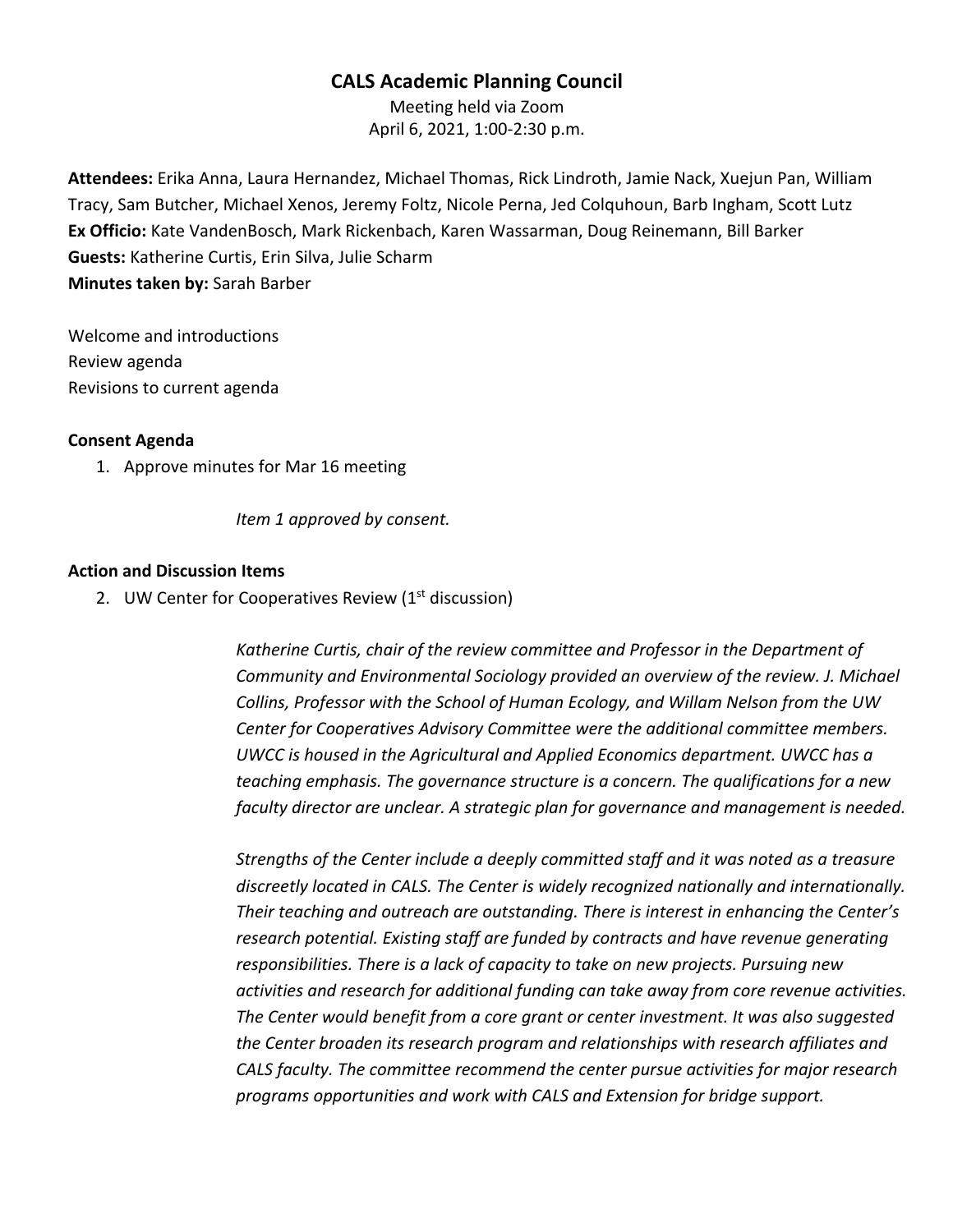*Q: You identified a center grant for funding as being essential for expanding. What are the barriers to that? What would make a difference?* 

*A: The Center has experienced leadership transitions and retirements. These two positions provided stable income (not revenue based). The faculty director provides leadership to generate proposals and leverage additional funds. The staff are focused on revenue generating activities. The committee recommended bridge support with CALS and Extension.* 

*Q: What is the plan for securing a new director?*

*A: The faculty director retired. In the review process it was not clear a new director would be staff or faculty. Staff would like an actively involved faculty director. The Center needs clarity on the relationship between the Center, the AAE department, CALS, and Extension.*

*Q: What should be the role of the faculty director and time commitment of that position? A: This is an invitation for the Center to develop its governance structure and who it serves. The committee recommended at lease a 1/9 appointment for the faculty director. The former faculty director was distant and there is a desire for greater integration of research and outreach.* 

*Q: What opportunities exist for the Center to collaborate within CALS and with other faculty affiliates?*

*A: There are newly emerging research affiliate relationships coming outside of AAE. There are opportunities to enhance relationships with affiliates.* 

*Questions for Interim Director:*

- *1. What is the plan for finding a new faculty director? How will the qualifications and responsibilities of a faculty director be established?*
- *2. How will the Center work to get wider faculty involvement and grow the Center's faculty affiliates?*
- *3. What plans does the Center have for securing additional funding?*
- *3. Genetics Program Review*

*APC did not have time to complete the Genetics program review and vote on the completion of the review at the last meeting. This review included the BS in Genetics and Genomics, the MS in Genetics, the PhD in Genetics, the PhD Minor in Genetics, and the Cytotechnology program.* 

*There was discussion about the Genetics Department's stipend practices. There are agreements between graduate programs to reduce competition between programs. This could be disruptive. It was decided this was outside the purview of the review, but may*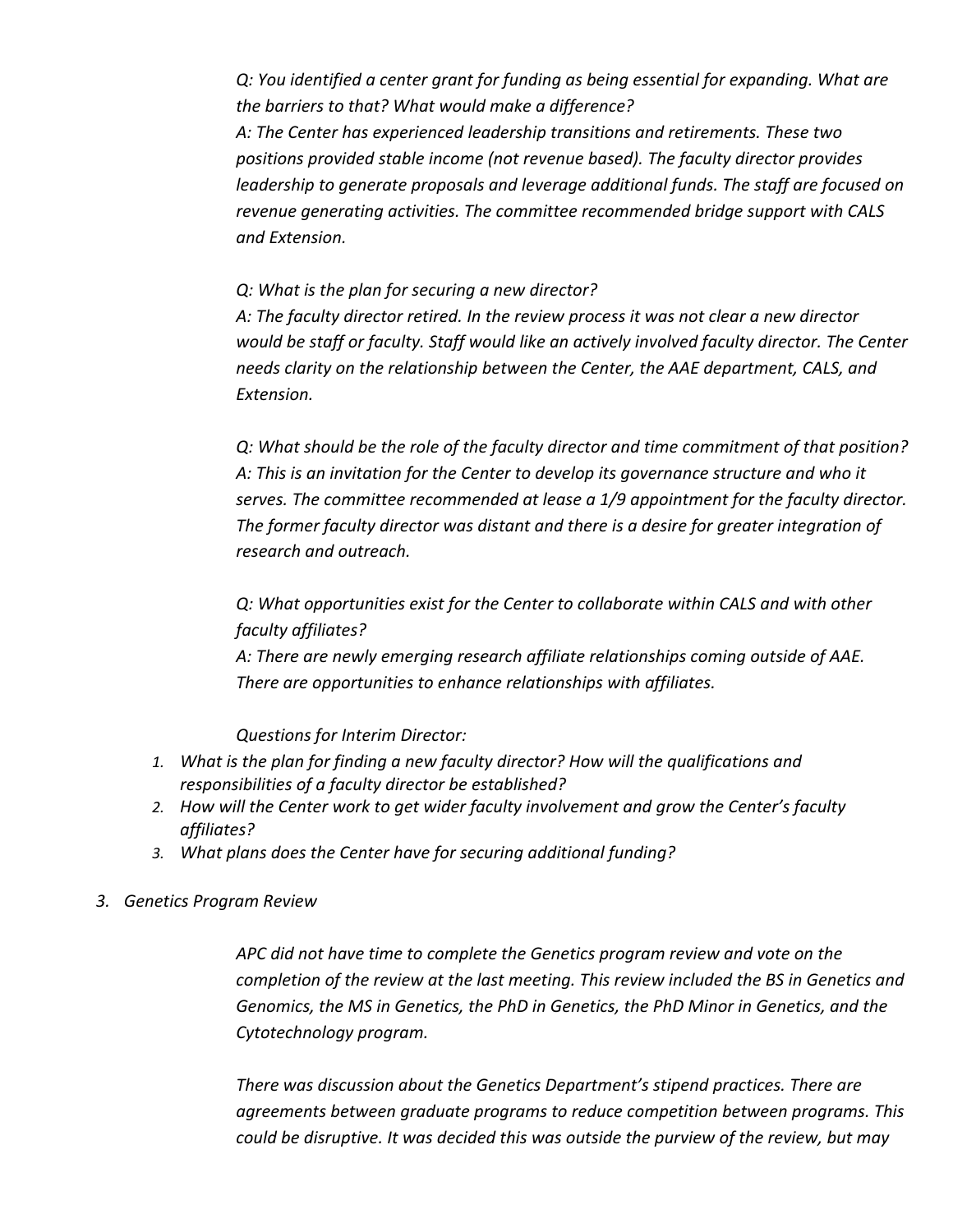*warrant additional conversation and possibly a policy which APC would be involved in crafting.* 

*Motion to approve the BS in Genetics and Genomics, the MS in Genetics, the PhD in Genetics, the PhD Minor in Genetics, and the Cytotechnology program review as complete Vote: 13-0-1*

### 4. CIAS Center Review (1<sup>st</sup> discussion)

*Erin Silva, chair of the review committee and Associate Professor in the Department of Plant Pathology presented an overview of Center for Integrated Agricultural Systems (CIAS) review. Larry Meiler in the Department of Life Sciences Communication, PJ Liesch in the Department of Entomology, and Abbey Thompson with the Science and Medicine Graduate Research Scholars Program also served on the review committee. The Center was created in 1989 by the WI state legislature to dress a lack of support for small farms and alternative agricultural system. The Nutrient and Pest Management Institute was created in this legislation as well.* 

*Strengths of the Center include its engagement with farms and stakeholders who identify with CIAS. The Center has a positive reputation among those stakeholder groups. The Center has several signature programs including grazing, farm to school, ag in the middle and supply chains. Further their work with native nations is a strength.*

*Challenges include program climate issues, recruiting a faculty director, and a lack of focused programming. Another issue identified was a lack of strategic use of the Center's base funding. The lack of strong faculty engagement was other concern.*

*Q: Can you comment on the Center's desire to establish an endowment to provide a 50% faculty director appointment versus a faculty director receiving 1/9 of salary? A: The idea of more permanent funding came from a previous director as a priority through fundraising. This would allow the faculty director to devote more time to the Center and grant writing. They suggest this has worked at other institutions. Comment: Dean Kate noted that none of the center have large 101 budgets. Unlikely CALS will invest more 101 funds in centers as that would redirect funds away from other activities.* 

*Q: Did the review committee think the use of 101 funds was appropriate? A: Greater alignment of base funding with their strengths is necessary.* 

*Q: Are there expectations the Center is involved in classroom teaching?*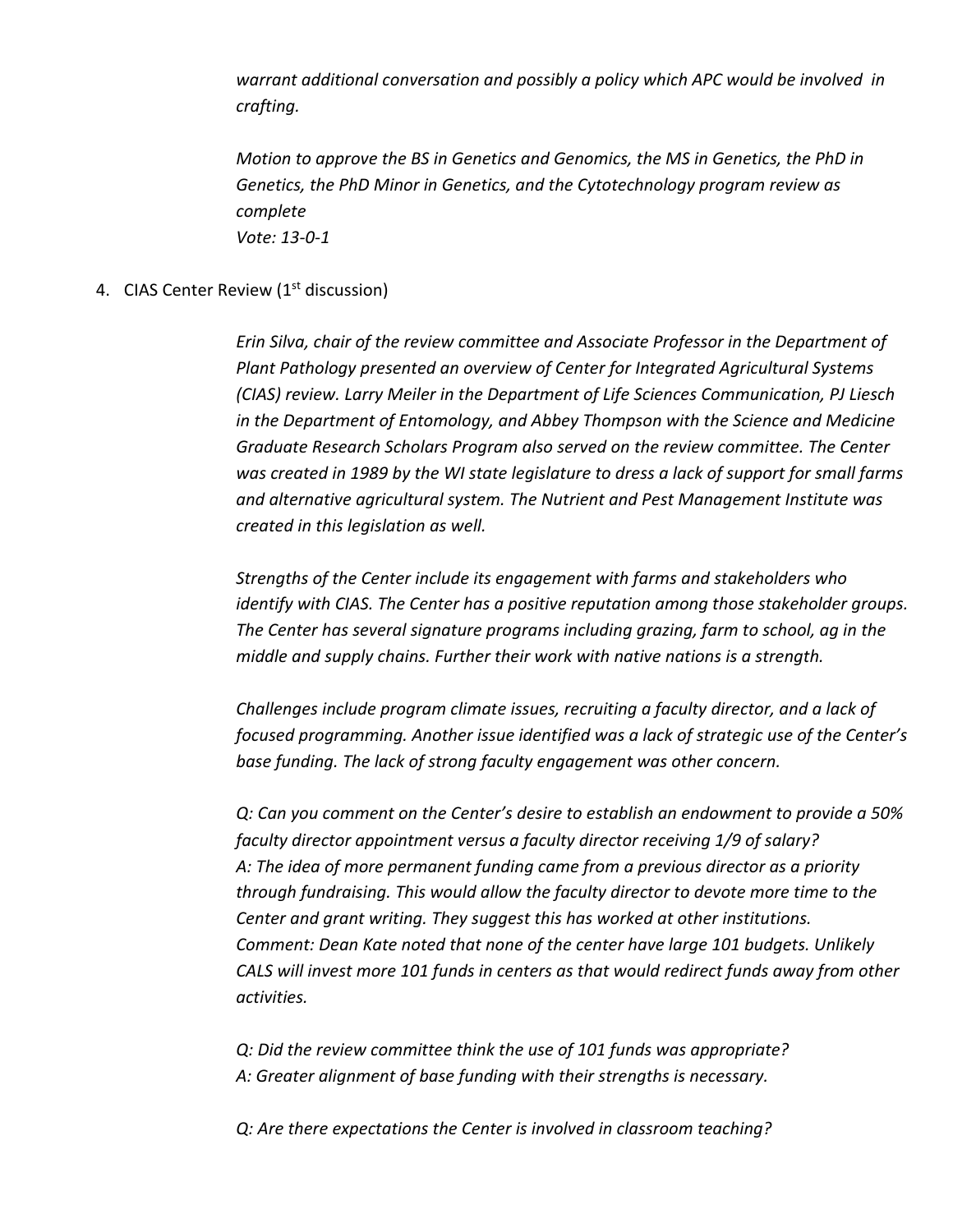*A: The Center receives approximately \$200K. There are no classroom teaching expectations (CIAS funds are 101-4), but there are expectations that centers will take the funding they have and leverage it.* 

*Q: There seems to be a disconnect with a lot of effort going towards outreach, but the 101 funds are supposed to be for research. Additionally, it is pointed out that they don't have enough faculty engagement. How many have PI status? A: Most grants are related to outreach activities rather than research activities. Many are run through the faculty director with staff support.*

*Q: Please provide more information about the climate issues. A: Information is on pg. 4 in the program climate section. Climate issues were alluded to in staff interviews. There is a perceived lack of funding stability and structure of CIAS. Climate survey concerns emerged as well.* 

*Q: A disconnect can arise with outreach being done separate from Extension outreach. A: This presents a challenge. The Center has a good reputation which can be leveraged. Comment: There is a disconnect with Extension and plant sciences. Efforts can be duplicated often to do structural barriers.* 

*Q: Are there space concerns? A: Those are more cosmetic concerns than structural concerns.*

*Q: In 1989, stakeholders thought we weren't involved and meeting small and alternative farming needs in the state. Where are we today?*

*A: The landscape has substantially changed. There is now a degree of overlap with CIAS and other university efforts, as well as with nonprofits throughout the state. There are new challenges the center could be effective in addressing and new opportunities for CIAS to have impact.* 

*Q: How does CIAS intersect with the college's current organic farming efforts? A: There are continued conversations on where the two efforts can be brought together. Upon completion of strategic planning, it is hoped it will become more clea*r.

*Q: Is a co-directorship possible?*

*A: That should be a model to explore giving the interdisciplinary nature of the Center. There have been co-directors in the past.* 

*Comment: Another model to consider comes from Extension. In Extension the faculty member is supported by an educator.* 

*Questions for Interim Director:*